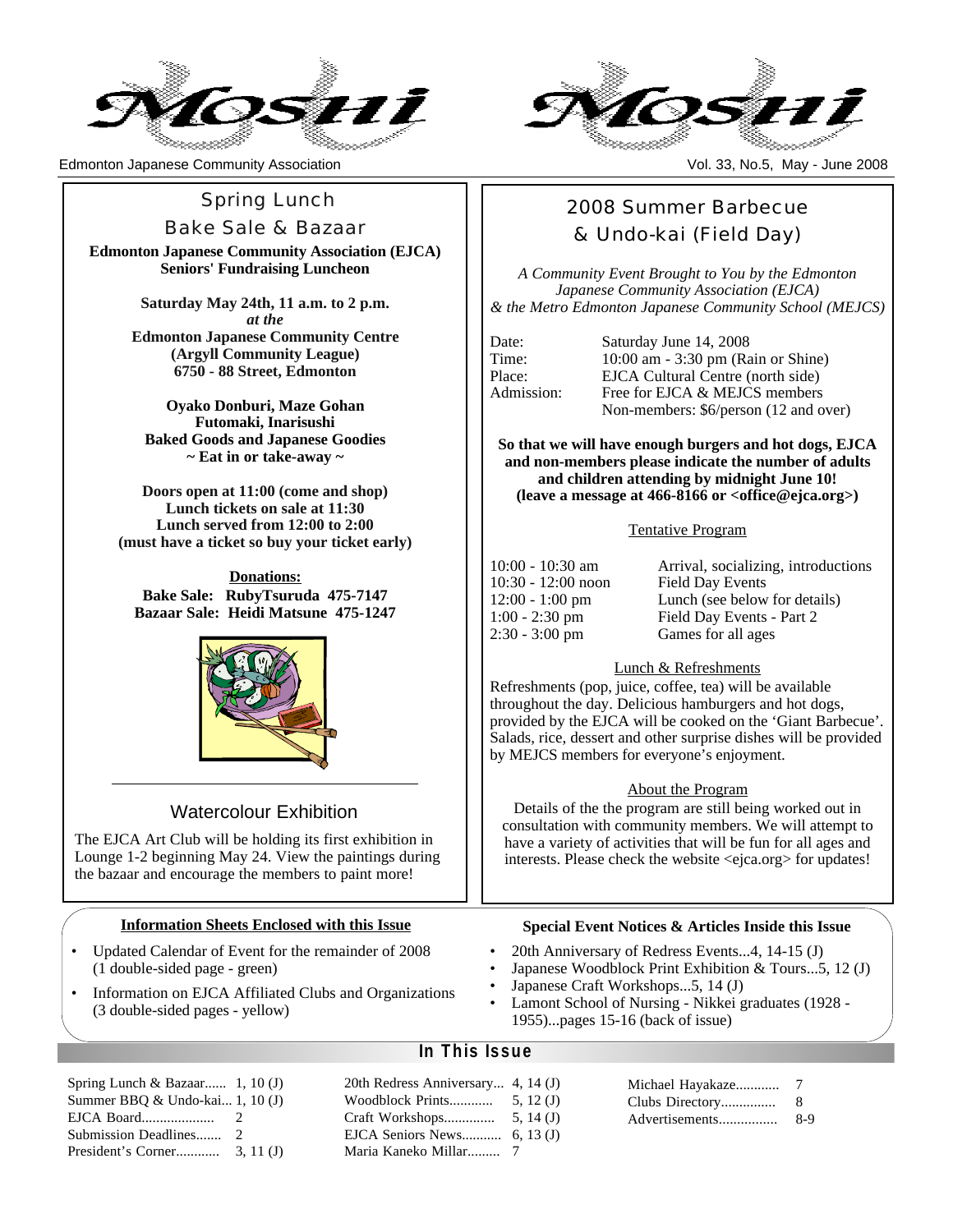# 2007 - 2008 EJCA Board of Directors & Committees

**President** Cathy Tennant - 436-6291 <tennant@shaw.ca>

**Vice-President** Sanae Ohki - 459-3862 <sanaeohki@shaw.ca>

**Secretary** Brenda Madsen <brxmbrxm@gmail.com>

**Treasurer** Jim Hoyano - 437-7730 <jkhoyano@shaw.ca>

**Past President** Mike Murakami **EJCA Board Directors** Stephanie Bozzer

<sbozzer@telus.net>

Dustin Bjorkquist <eknc@mac.com>

Rick Hirata - 438-2747 <rkhirata@shaw.ca

Joyce Kiyooka - 469-6594

Scott Sutton - 994-6519 <ma-sc@cia.com>

**Centre Manager** John Priegert - 466-8166 <office@ejca.org>

**Finance Committee** Cathy Tennant Rick Hirata Jim Hoyano

**Seniors** Joyce Kiyooka

**Social Committee** Joyce Kiyooka Scott Sutton

**NAJC Committee**

**Scholarships & Awards** Yoshiaki Hirata Daiyo Sawada

**Japan Today School Program** Sanae Ohki

**MEJCS Liaison** Sanae Ohki

**Joint Committee** Sanae Ohki Cathy Tennant

# Deadline for Submissions for the Next Issue (Vol. 33, No. 6) is July 15, 2008

Submission Deadlines for other upcoming issues:

Volume 34, No. 1 - September 15, 2008 Volume 34, No. 2 - November 15, 2008 Volume 34, No. 3 - January 15, 2009 Volume 34, No. 4 - March 15, 2009 Volume 34, No. 5 - May 15, 2009

# EJCA Mission & Vision Statements

Mission

- To facilitate the development of an inclusive and vibrant Japanese Canadian Community within a multicultural Edmonton.
- To support the objectives of the National Association of Japanese Canadians by promoting respect and harmony among people of various cultures in the Edmonton area.

## Vision

• A dynamic and evolving community that sustains a sense of wellbeing built upon awareness of Japanese heritage in Canada.

*Community Association Editorial Address: 6750 - 88 Street Edmonton, Alberta T6E 5H6 Tel: (780) 466-8166 Fax: (780) 465-0376* website: www.ejca.org e-mail: office@ejca.org

*Published by Edmonton Japanese*

*English Section Editor: Jim Hoyano Japanese Section Editor: Yumiko Hoyano*

> *Support Staff: Soly Sawada Daiyo Sawada Sandy Nakashima Tom Nakashima Nancy Cyr*

*"Moshi Moshi is a publication of the Edmonton Japanese Community Association. Its objective is to disseminate information of interest to the Japanese community and those interested in Japanese culture, including announcements of upcoming events.*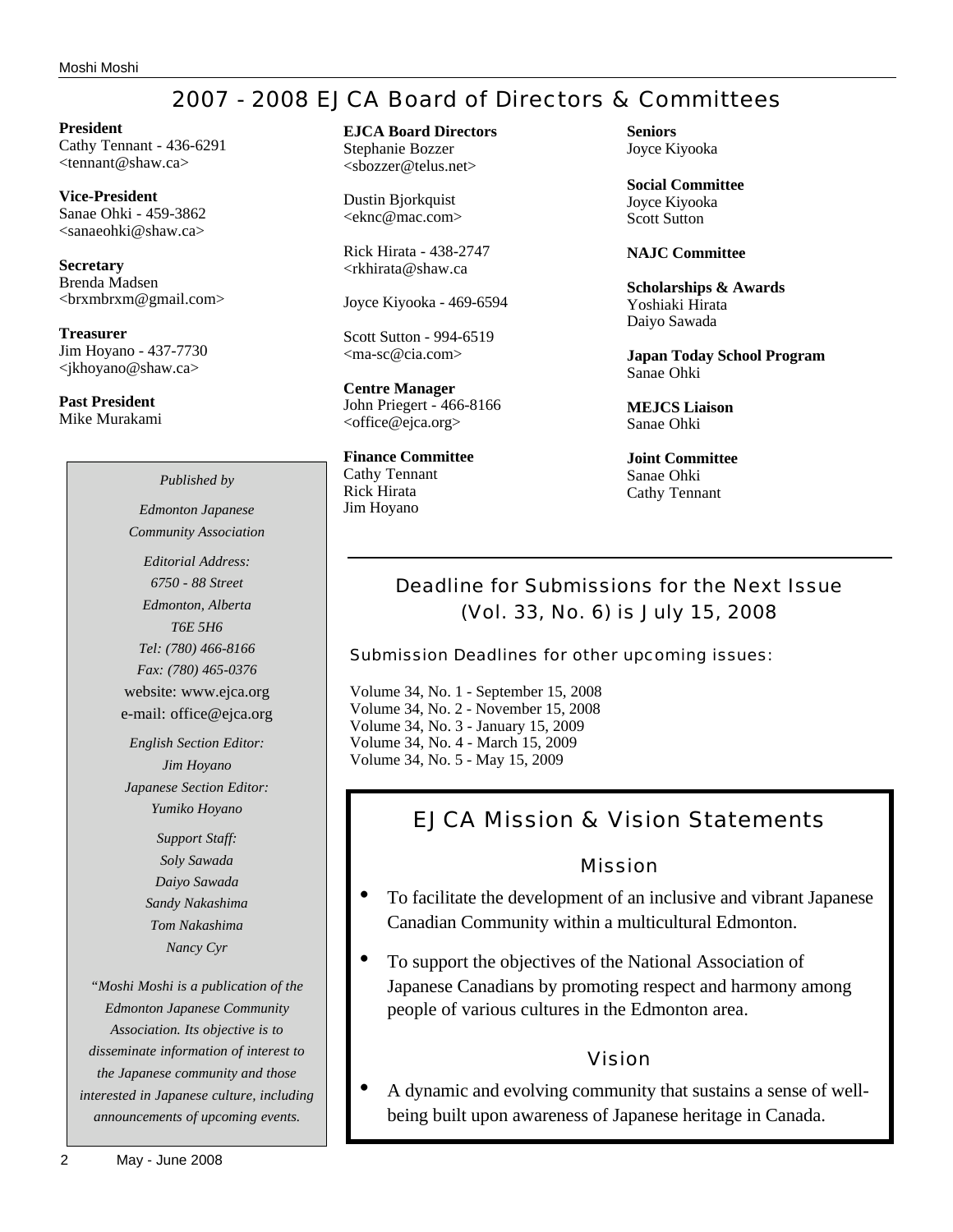# President's Corner

#### Cathy Tennant

After our unexpected late snowfalls, spring has finally arrived! I hope many of you have had the opportunity to see our cherry tree in full bloom this week. Our Sakura tree stands serenely in front of our gate in the midst of the neighbourhood's bustling spring activities.

Just behind the playground, the foundation is being built for a large gazebo that the Argyll Community League has been planning for the past two years. Beyond the construction, the ball diamonds, soccer fields, BMX track and Veledrome are already getting busy. The use of all these sporting areas can also be seen in number of cars lining both sides of the surrounding streets.

As I started to write this month's message, I realized that not only is the Argyll neighbourhood lively with activity, the EJCA's schedule of activities is also energetically in full bloom.

Many of the upcoming events have their own notices and articles in this issue, so I encourage you to read these to keep updated about what is available … there is something for everyone!

If you have time to read only two announcements in this issue, hopefully you will chose the ones on the 20th Anniversary of Redress Celebrations. I've highlighted the local celebration below:

#### **Upcoming Events 20th Anniversary Celebration of Redress (Looking Back - Looking Forward)**

This September will mark the 20th Anniversary of the Redress Settlement. The NAJC (National Association of Japanese Canadians) is planning a national celebration in Vancouver for members and the general public which will include speakers, workshops, entertainment and banquet. In addition, most associations are planning local events.

In Edmonton, our celebration will be held on September 27th from 3:30 p.m. to 7:30 p.m. It will be preceded by a short EJCA Annual General Meeting at 3:00 p.m. We are planning that through speakers, film, picture exhibits and small discussion groups, we will look at the history of redress, remember the legacy of the settlement, honour those from our community who were involved and discuss how the "spirit" of redress lives in the EJCA community. Our celebration will also include a delicious dinner and time to socialize and keep discussing.

#### **What's New Around The Centre**

*The large screen TV monitor with accessories and new audio system* in the lounge and hall were officially debuted at the EJCA Film Festival in April. The feedback is that all systems are superb!

*New tables and a new stage have arrived.* Many of our rectangular tables were getting very worn and the old stage was becoming too heavy for volunteers to assemble/dismantle. The tables and stage were replaced after John investigated options for us. The new stage is a bit smaller but is much lighter, easier to

assemble and safer. John is now trying to arrange the sale of the old tables to another community league.

*The JET Alumni Japanese Language Program* is in the final set-up stage. A number of individuals who returned to Edmonton after teaching in Japan were very anxious to maintain their language skills, so approached and received funding from the Japanese Consulate to have a limited number of sessions. These classes will take place at the Centre and the outcome will be followed with great interest by Board, to help make a decision about offering *Conversational Japanese classes at the Centre* in the fall. This type of program in addition to our tutor-register, will address the many requests we receive for conversational Japanese language courses.

*The Gordon Hirabayashi Library* can now be easily distinguished by its nameplate. As mentioned in a previous issue, the documents Gordon Hirabayashi donated were transferred to the JCCC (Japanese Canadian Cultural Centre) in Toronto where they will be more widely accessible. Mike Murakami looked after the transportation of the documents and reports that they arrived safely.

We have recently hired a *librarian* on a contract-basis to help us move forward with the development of the library. The recruiting committee was fortunate to find an excellent candidate in David Sulz. David is entering the second year of the master's program in Library and Information Studies at the University of Alberta. His undergraduate work has all been related to Japan and he lived in Japan for 5 years. He brings knowledge of the Japanese language and culture, in addition to a keen awareness of the needs of small community libraries.

David values the importance of collaboration so is looking forward to speaking with EJCA groups and individuals. He has other commitments during May and June, so although he will officially start this month, his time will be limited until mid-summer. When you see David at the Centre, he may look familiar to some as a guest and volunteer at some of the past EJCA functions.

I know you will welcome David as he starts his project and enjoy working with him over the next few months.

#### **Changes**

Consul General Yasuo Minemura has joined the Japanese Consulate in Calgary following postings in Kansas City, Syria and India. Several members of the EJCA and the Japanese Language School enjoyed meeting the Consul General and Mrs. Minemura at a luncheon hosted by the consulate in Edmonton this past week. Also present was Yukiko Kobayashi the new Vice-Consul of Public Affairs and Culture who is replacing Emi Mashiko.

Despite their arrival at the same time as the Calgary snowstorm, Consul General and Mrs. Minemura expressed their pleasure at being posted to Alberta (Consul General Minemura visited Edmonton several years ago with Princess Takamado). They are looking forward to attending the festival at the Kurimoto Gardens in June where many of the EJCA affiliated groups will

Continued on Page 4...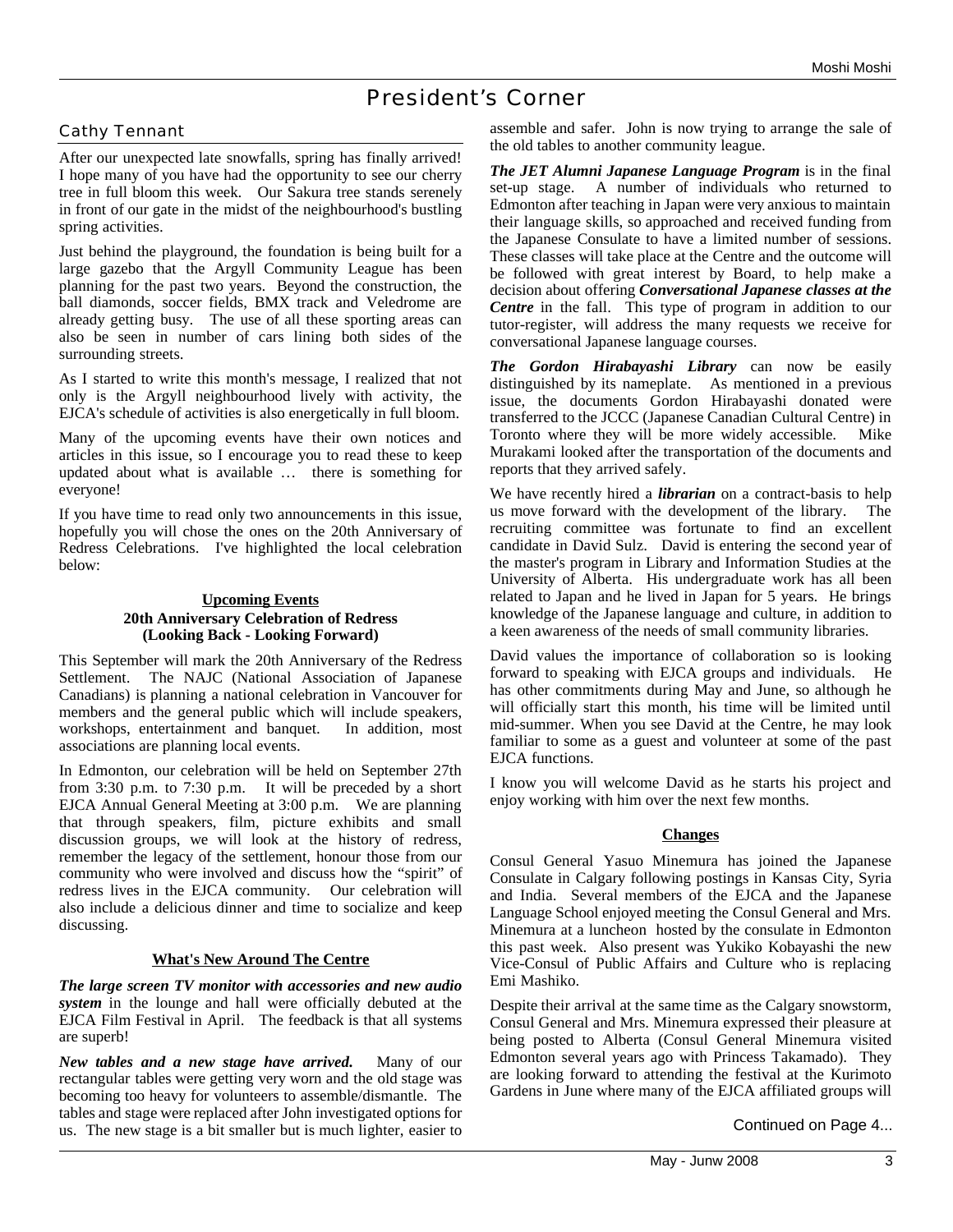President's message...Continued from Page 3

be performing, so please take the opportunity to meet and introduce yourselves to them.

In closing … read this issue with a red marker to circle your calendar and as always, please feel free to discuss your

# NAJC National 20th Anniversary of Redress Celebration

The national celebration which will be held in Vancouver on September 19th, 20th and 21st promises to be an informative, reflective and exciting one. Full details of the program are on the NAJC website and copies will be made available in the lobby of the EJCA office during the first week of June.

The three days will include video showings, speakers, panel discussions, workshops, performances, receptions and a banquet. There are sessions and workshops addressing issues such as the history of redress, Seniors Health Care, Youth, Ijusha and Human Rights.

The theme of Friday's program is "Reflecting the Past in the Future" and the theme for Saturday and Sunday is "In the Present, Imagining the Future".

The celebration is open to the general public. However, the EJCA feels that it is important for representatives from Edmonton to attend in order to experience, contribute and be exposed to the information, ideas and issues on the program, and to be able to share these with EJCA members.

It is also important to have a cross-generational representation

comments, suggestions and ideas with any Board member.

*Enjoy the summer … join us … participate … volunteer … and take care!*

… right from youths to seniors, and also to have representatives who lived through the internment and redress period, those who were impacted by the events although not directly experiencing them and new immigrants.

The EJCA will be applying for approval to use Casino funds to subsidize the cost of attending the celebrations in Vancouver for up to 15 individuals (transportation, registration and accommodations).

If you are interested in attending or would like more information, please contact us by email at office@ejca.org or by phone at 466-8166. Some of you may be planning to be in Vancouver at that time and only require a subsidy for the registration and others may be able and willing to absorb some of your own costs. Depending on the situation, we may find we are able to subsidize even more than 15 people in total.

There is a discounted registration and banquet fee until June 30th, so please contact us by June 21st.

## Edmonton's 20th Anniversary of Redress Celebration

The EJCA 20th Anniversary Celebration Committee (Jim Hoyano, Yumiko Hoyano, Daiyo Sawada, Takashi Ohki, Ken Tanaka, Cathy Tennant) has developed a tentative program and will keep you updated as details are finalized. Keep the date open and plan to join us on this special occasion.

#### **20th Anniversary Celebration of Redress** *Looking Back - Looking Forward*

EJCA Cultural Centre 2008 September 27 2:30 PM - 7:30

#### Program

- 2:30 Social Time
- 3:00 EJCA Annual General Meeting
- 3:30 Part 1: Redress What was it? (Guest speaker)
	- How it came to pass
	- The "spirit" of redress
- 4:00 Part 2: Redress Legacy of the Settlement (Guest speaker)
- Benefits to individuals
- Benefits to the Japanese Canadian community in Edmonton
- Benefits to multicultural Edmonton and beyond
- 4:30 Break
- 4:45 Part 3: Redress Forward from Here (attendees in small discussion groups)
	- Are we satisfied with the "benefits" thus far?
	- Are there potential benefits that "never were"?
	- Is the "Spirit of Redress" alive and well in the JC community? Should it be?
	- Should the EJCA do anything regarding "unrealized" benefits of redress?
- 5:30 Socializing
- 6:00 Dinner
- 7:30 End of Evening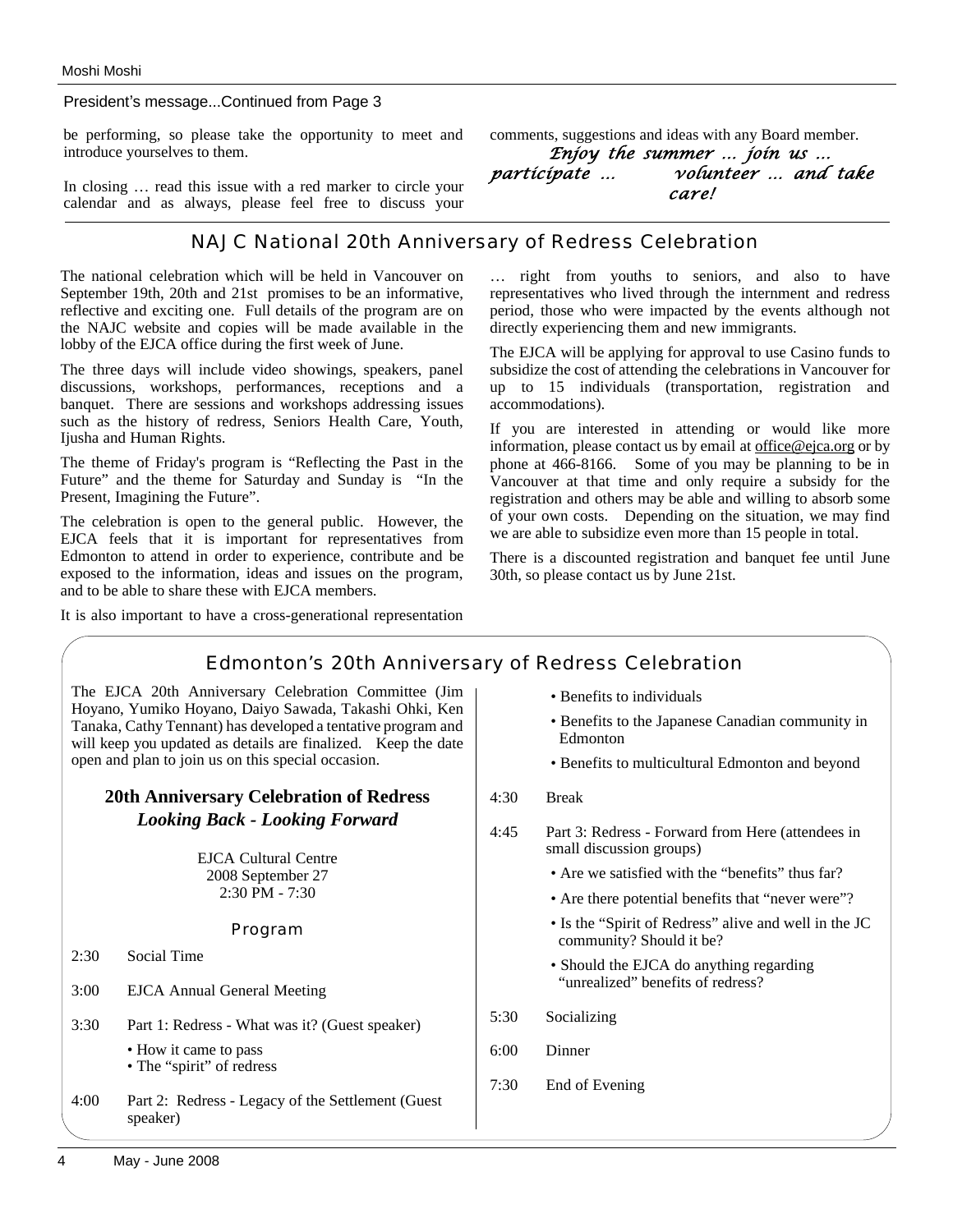## The University of Alberta Museums present **Against the Grain: Japanese Woodblock Prints from the University of Alberta Art Collection**

Experience the art of Japanese woodblock printmaking with *Against the Grain: Japanese Woodblock Prints from the University of Alberta Art Collection*. Featuring approximately 70 prints spanning from the Edo period (1603-1868) to the present day, *Against the Grain* is an intimate, beautiful, and revealing exhibition that explores the aesthetic, cultural, and technical developments of woodblock printmaking in Japan. Themes explored in the exhibition include the development of *ukiyo-e* ("pictures of the floating world") leading into the 20th century developments of *shin-hanga* ("new prints") and *sosaku-hanga* ("creative prints").

The exhibition is open to the public free of charge from May 22 to June 28, Thursdays from 3pm to 8pm, and Fridays and Saturdays from 12pm to 5pm at the University of Alberta Museums' Gallery A in the TELUS Centre in Edmonton (87 Ave and 111 St.) Pay parking is available in the TELUS/Timms Centre parkade on 112 Street off of 87 Avenue. Take the LRT or ETS to University Station.

Featured programs during the exhibition include a **Family Fun Day** on **Saturday, May 24** from 12pm to 5pm and a **Haiku By You** contest that closes Monday, June 16, with winners announced on our website. Also featured is a **Learn the Art of Woodblock Printmaking** workshop on **Saturday, June 14** led by a local woodblock printmaker. Space is limited for the workshop and is open to adults and children aged 8 and up (must be accompanied by an adult).

For details on all programming, visit our website at www.museums.ualberta.ca/art or phone 780.492.5834.

# Woodblock Print Exhibit - Special Tour

The University of Alberta Museums invites you to join Curator Jim Corrigan on a tour of *Against the Grain: Japanese Woodblock Prints from the University of Alberta Art Collection*. Mr. Corrigan will explore the history of *ukiyo-e* printmaking, as well as the more recent developments in Japanese woodblock prints, looking at specific examples from the exhibition to illustrate the evolution of this complex and beautiful art form. The tour will also take you to the University of Alberta's Print Study Centre, an interactive facility for teaching, research and community programming that houses the more than 400 Japanese prints included in the University of Alberta Art Collection.

We are offering special tours to members of the Edmonton Japanese Community Association on the following two days: **Friday, June 6th at 10:30 am Saturday, June 7th at 1:00 pm**

Each tour will be approximately <u>one hour in length</u> and accommodate up to 15 visitors. We hope you can join us!

Please contact the EJCA Office 466-8166 by May 31st to book your place on the tour. **Note: The exhibition & tour are wheelchair friendly**.

# Japanese Craft Workshops

Come out and learn to make Japanese craft items for yourself and to help make sale items for the Heritage Festival in August.

We'll start off with a number of origami items and move on to other useful or decorative items.

There is no cost for the workshops but these workshops will be suitable for those who are willing to make items during and after the workshop for the August Festival.

Location: EJCA/Argyll Centre Dates: Sunday June 22nd 10:00 a.m. to 1:00 p.m. Monday June 23rd 7:00 p.m. to 9:00 p.m. Fee: No charge

Register at the EJCA Office by email office@ejca.org or at 466-8166 by June 19th (registration may be limited by space). Register for one or both.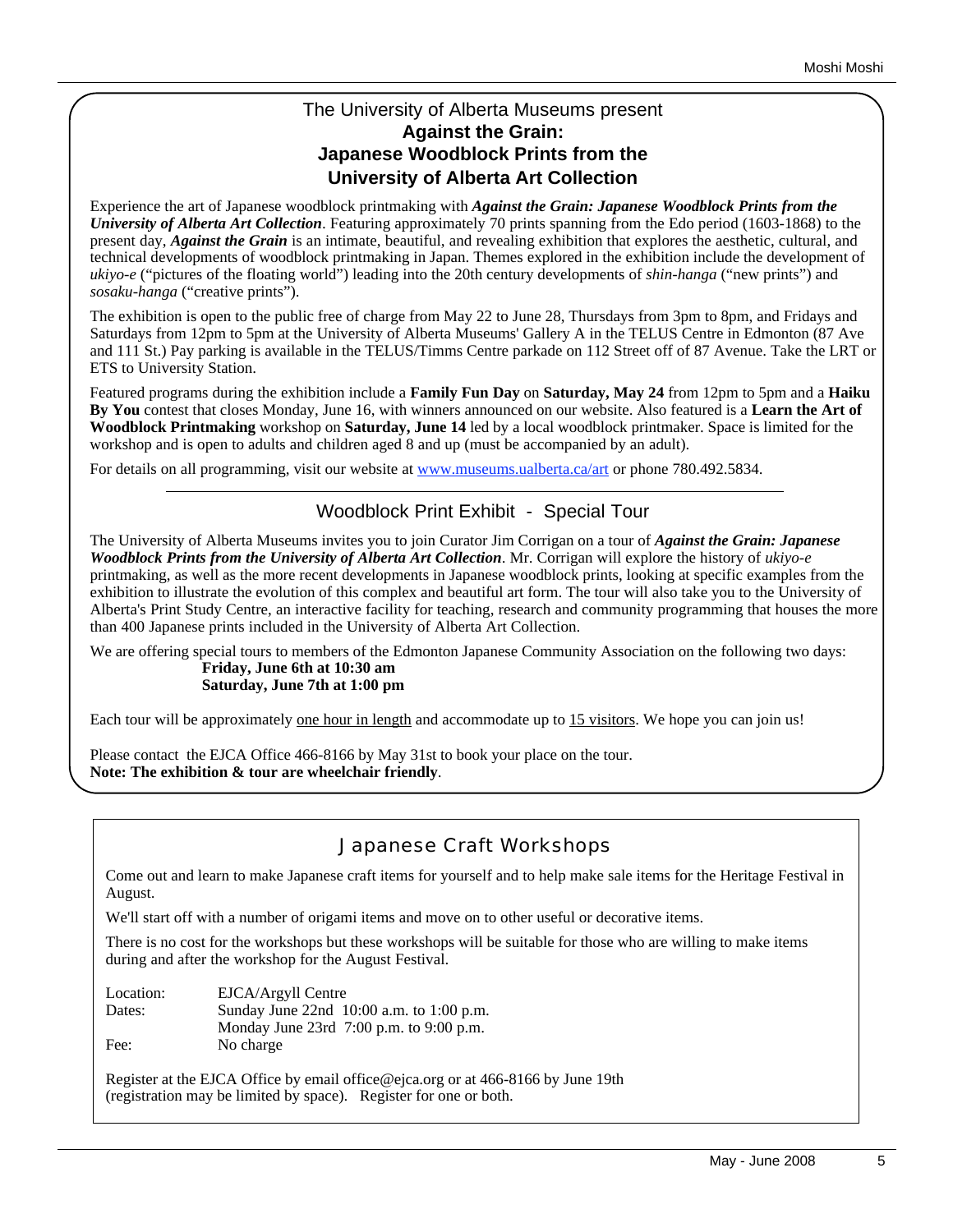## EJCA Seniors News

#### **Yumiko Hoyano**

There will be a Spring Lunch, Bake sale and Bazaar on May 24. This annual event is to raise funds for seniors club activities, and it has been attended by a large number of people in the past. I hope this year's event is also a successful one. We have many volunteers helping to put this event on in the kitchen, and at the Bazaar and Bake sale tables. Not to forget, there are people selling tickets, setting the hall up for the event, and many other tasks. Thank you in advance to all who will be there to help.

The May meeting will be on May 28. So I will see you all there. We will be sure to have a lot of things to talk about and discuss along with eating the delicious sushi lunch.

At the June 25 meeting the seniors will be given a special treat. The **Wakaba-kai Dancers led by Keiko Frueh** will give a special performance just for us seniors. We look forward to this, so mark your calendars now!

While I was away in Japan, the April meeting was held on April 23 with Flo Ingham chairing. Here the new name "the EJCA Elites" is not given above because at this meeting there was a discussion/review of the new name; some members had second thoughts and considered that it may have an 'elitist' connotation and not fit well with our club. So a new round of discussions will take place during next few months. We can take time to decide on a better fitting name for our club.

Thank you to EJCA for the generous support for our outings and trips. At the April meeting, it was decided that the members would attend the Chinese Spectacular, a song & dance show on May 7 at the Jubilee Auditorium. Twenty senior members came out to attend this fabulous show. Although most of the dance numbers was said to be classical Chinese dance, they sure looked modern. Twenty some female dancers and 20 male dancers danced on the stage with their colourful costumes dazzling us. They somewhat resembled the Takarazuka female dance troupe in Japan with their elaborate costumes and storytelling. We all enjoyed the show and felt thoroughly entertained, but the show ended and we came out to the rainy outside reality.

When we came out of the theatre, Toshiko Yamamoto said she thought she was in the Ryuguh joh, a palace in an old Japanese folk tale: A man was taken to a heaven like palace deep in the sea because of his good deeds, and treated and entertained royally until he was tired of it and decided to go back home. He was given a large gift box to take home and told not to open it. He could not resist the temptation and opened it. Smoke came out and turned him gray haired old man instantly....which was his reality. This tale is called "Urashima Taro".

The following message received from one of the seniors attending the concert sums up our feelings about the concert:

*'What a great show it was and what a great time our seniors had in attending. It is events like this we need to acknowledge Events like this are a vehicle to bring seniors together and create camaraderie within our group. Acknowledgement to Flo Ingham for presenting the idea and organizing the event. Promotion of activities like this within our seniors will attract other seniors who are not participating now and would benefit if they did. Word of mouth is the best advertisement we can use, however the Moshi Moshi is important also and can enhance the word of mouth concept.'*

When the summer comes, some of us get busy with gardening, and it is a good hobby and gives you good exercise. And it is time for us to go out more often to make vitamin D from the sunlight. It is very important for the seniors to do that to keep you bones strong.

#### **Monthly Meetings**

The EJCA Seniors meet on the 4th Wednesday of each month at the Centre beginning at 10:00 am. If you plan to attend please contact Hiroshi (482-4945) or one week before, so we know how many lunches to order. Cost of the lunch is \$10. Future meeting dates are May 28, 2008, June 25, 2008, July 23, 2008 and August 27, 2008.



# **TAIKO WORKSHOP**

Kita No Taiko is holding a beginner Japanese drumming workshop for the public.

#### The Next Workshop will be on June 2, 2008

It is \$45 for a 3 hour workshop. The minimum age is 13 years old.

This beginner workshop allows people to experience taiko from a different perspective – through participation! There is plenty of drumming, and we encourage people to have fun with the taiko. Apprenticeship may be considered.

To get on our mailing list to be notified of other workshop dates or show updates, or for info or a workshop registration application, call: 431-0300 or email: info@kitanotaiko.ca or go to www.kitanotaiko.ca.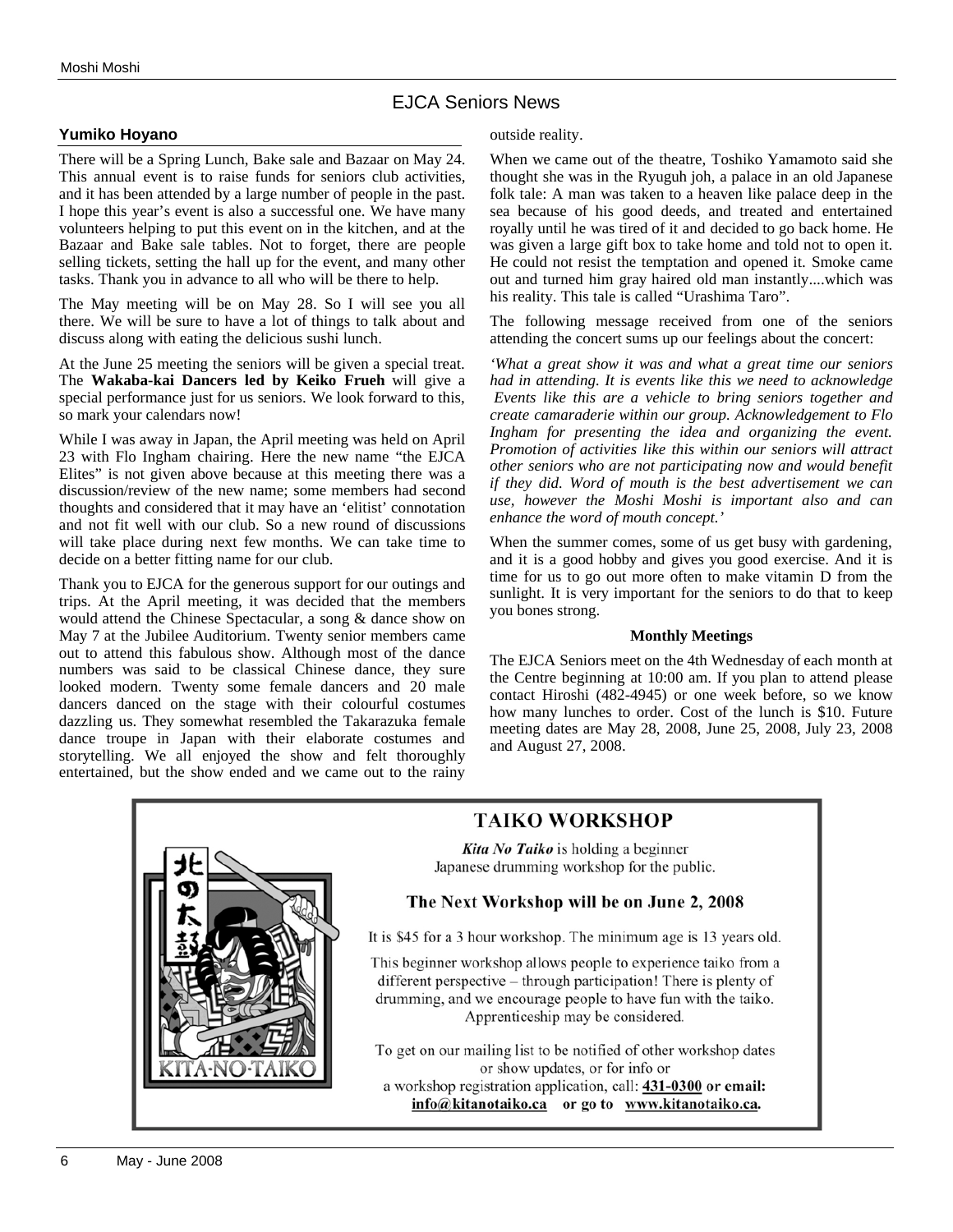# Calendar of Upcoming Events

| May 24, 2008     | May Lunch & Bazaar                                               |
|------------------|------------------------------------------------------------------|
| May 28, 2008     | EJCA Seniors Meeting, at the Centre beginning at 10:00 am        |
| June 8, 2008     | Kurimoto Garden Spring Festival, 1-4 pm                          |
| June 14, 2008    | Summer Barbecue & Undo-kai, at the Centre beginning at 10:00 am  |
| June 25, 2008    | EJCA Seniors Meeting, at the Centre beginning at 10:00 am        |
| July 26, 2008    | Yakitori Preparation, at the Centre beginning at 9:00 am         |
| August 2-4, 2008 | Japanese Pavilion at the 2008 Heritage Festival in Hawrelak Park |

## An Afternoon with Violinist/Composer Maria Kaneko Millar

On Sunday, April 20, at 4 p.m. Edmonton was treated with a performance by our own Japanese/Canadian community member, Maria Millar, at the Whitemud Crossing Edmonton Public Library.

Maria's compositions and performances have been featured throughout North America in venues that include The Kennedy Centre and The Library and Archives of Canada. Career highlights include performing the role of Dancing Fiddler in Riverdance on Broadway, presenting All for One - her creation for dancing violinist - in CBC's nationally televised The Great Canadian Music Dream, soloing with the Edmonton Symphony Orchestra, and graduating from The Juilliard School with an accelerated BM/MM in violin performance. This concert was made possible in part by grants from the Alberta Foundation for the Arts and the Canada Council for the Arts.

Maria's performance explored the influence of improvisation. She improvised classical music like Bach with Japanese, Chinese, Indian and Irish influence all on the violin.

Maria ran workshops with the Edmonton Youth Orchestra and Jasper Place High School during her visit to Edmonton. Maria lives in New York City.



Alder Currie

# Memorial to a Veteran

On Saturday, 15 March 2008 over five hundred people attended a memorial service held jointly by the family and the regiment of Trooper Michael Yuki Hayakaze. I would like to pay tribute to those who made this service the most fitting memorial service possible. Members of Lord Strathcona's Horse (Royal Canadians) provided full military honours for Michael; where he is interred in The Field of Honor II, at Evergreen Memorial Gardens.

Michael's family and Pastor Yuri Nakano made this service one that recognized Michael's life which ended by paying the supreme sacrifice for his country.

We, in the Edmonton Japanese Canadian community can feel very proud of Michael. He served Canada well.

We shall remember him. (Alder Currie)

The highlights of the service were the personal tributes that were given by Michael's closest friends (childhood best friend, military comrade, Japanese community friends) who knew and loved him so well. The most memorable tribute was from his mother, Machiko Inoue. She admitted that when she first heard her son had been killed, with her sorrow came questions about why he was the only one taken. She then remembered that Michael had once told

her that he worked so hard at being a tank driver because many lives depended on his skills. "I now have the urge to praise him by saying, 'Mikey, you did accomplish your task of protecting others. Everyone else was fine,' " she said. "'Isn't it wonderful? Job well done.' " She is very thankful for the support and condolences of many people. She is still grieving but she says she draws strength from her faith in God. (Yuri Nakano)

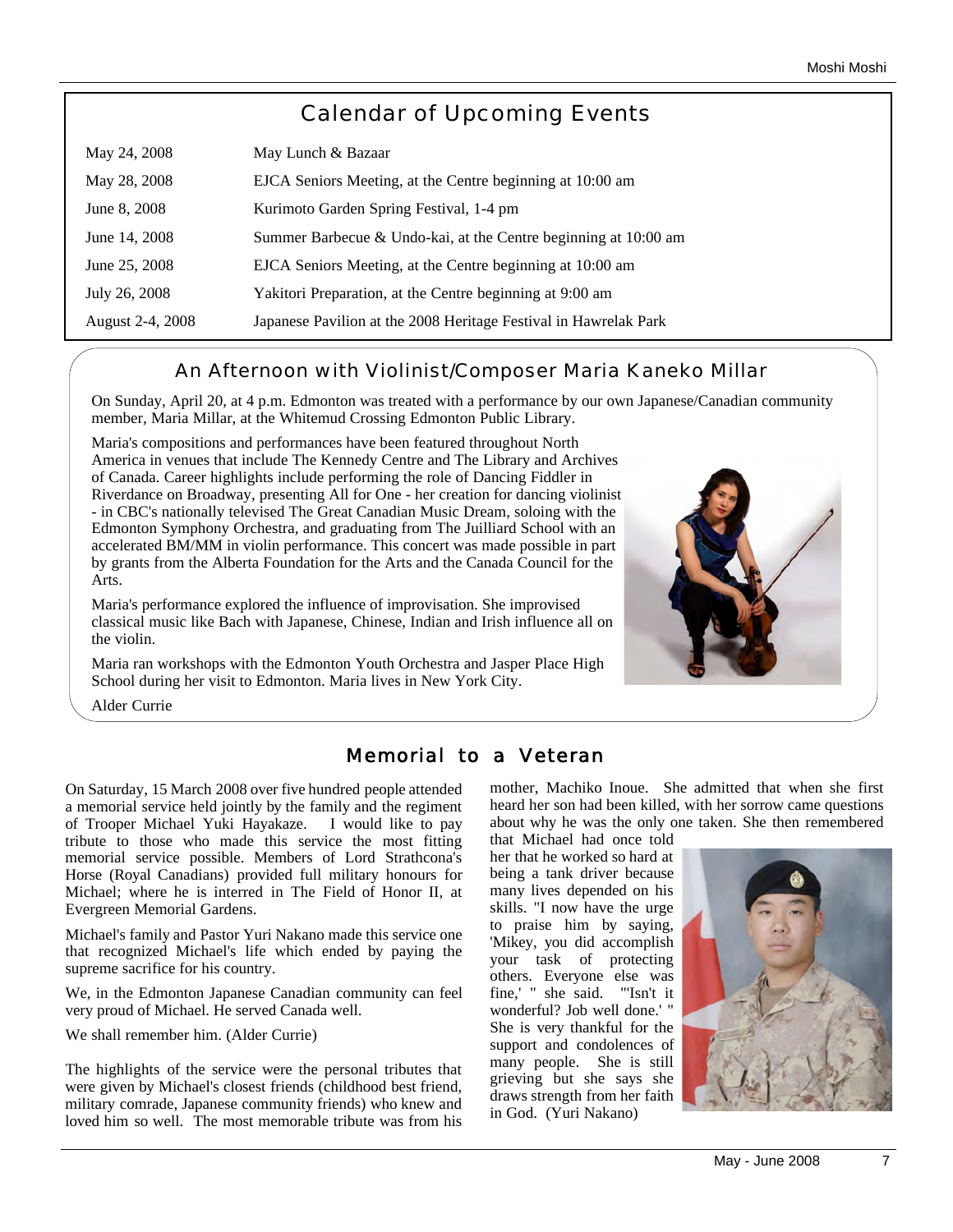# Directory of EJCA & Affiliated Clubs & Organizations

The following is a list of the clubs and organization in our community. If meeting times are given, the location is at the EJCA Centre. See the EJCA website <ejca.org> or the website of the group for more details. Please e-mail <office@ejca.org> for any changes or errors.

#### **Sabaki Go Club**

Purpose: To learn and enjoy playing Go for all ages Meetings: Tuesday evenings from 7:00 pm and Saturday afternoons from 1:30 pm (lounge 3). Contact: Chuck Elliot at 452-1874, <Chuckbrenda@shaw.ca> Website: <www.sabaki.org>

#### **The Edmonton Gojukai Karate Club**

Tuesdays and Thursdays (except holidays) Children, 7-12 years of age: 6:00-7:00 PM Youths, 13-17 years of age: 7:00-8:15 PM Contact: John Priegert - 436-1825, <priegert@telus.net>

#### **Kendo/Naginata Club**

Meetings: 2nd & 4th Fridays at 7:00 pm website: http://web.mac.com/eknc/iWeb/EKNC/Welcome.html

#### **Kita No Taiko**

Japanese Drumming Group Practices: Monday and Wednesday from 7 pm Contact: 431-0300 or <info@kitanotaiko.ca> Website: <www.kitanotaiko.ca>

#### **Bonsai Club**

Raising and keeping bonsai plants Meetings: 3rd Wednesday monthly, 7-9 pm Contact: Les Dowdell - 437-0530

# Thank You EJCA & Community Members

We have received many words of encouragement and conolences. We received generous donations, which have been donated to the Military Family Fund. Thank you very much.

Machiko Inoue (Michael Hayakaze's mother) David Hayakaze (brother).

#### EJCAの皆様へ

この度は沢山の励ましと慰めの お言葉を頂きました。Donation まで頂きありがとうございまし た。Donation はMilitary Family fund の方にdonationさ せていただきました。本当にあ りがとうございました。



井上真知子 Michael in Khandahar

#### **Karaoke Club**

1st & 3rd Friday of each month, 9 pm - ? Contact: Rick Hirata - 438-2747 **Keifukai of Edmonton** Japanese Brush Calligraphy Contact: Kazuko Hirata - 438-2747

#### **Chigiri-e Art**

Torn paper art work creation Contact: Keiko Frueh - 436-5843

#### **EJCA Seniors Club**

Monthly Lunch meeting & activities 4th Wednesday of each month, 11 am to 3 pm Contact: Bob Motokado - 456-8694

#### **Wakaba Kai**

Traditional Japanese Dance Contact: Keiko Frueh - 436-5843

#### **Japanese Active Group (JAG)**

Community of 'younger' Japanese Canadians and others interested in Japanese culture and activities. Contact: Yuri Nakano - 437-5294

#### **Metro Edmonton Japanese Community School**

Japanese language instruction Contact: Ichiko Tsuneda (Principal) - 988-6546 Website: <www.ualberta.ca/~tkin/MEJCS-index.htm>

#### **EJCA Art Club**

Ist & 3rd Sunday of each month, 10:15 am - 2:00 pm Contact: Yumiko - 437.7730

# Donation

The EJCA thanks Machiko Kawashima for a generous donation:

We are very grateful to the members of EJCA for your kind support during this difficult time. We appreciate it very much.

Sincerely Michiko Kawashima

# Grace Yang

**Registered Acupuncturist in Alberta Master of Traditional Chinese Medicine**

**10706 - 65 Avenue Edmonton, AB T6H 1V6**

**Telephone (780) 434-2834 Please leave a message**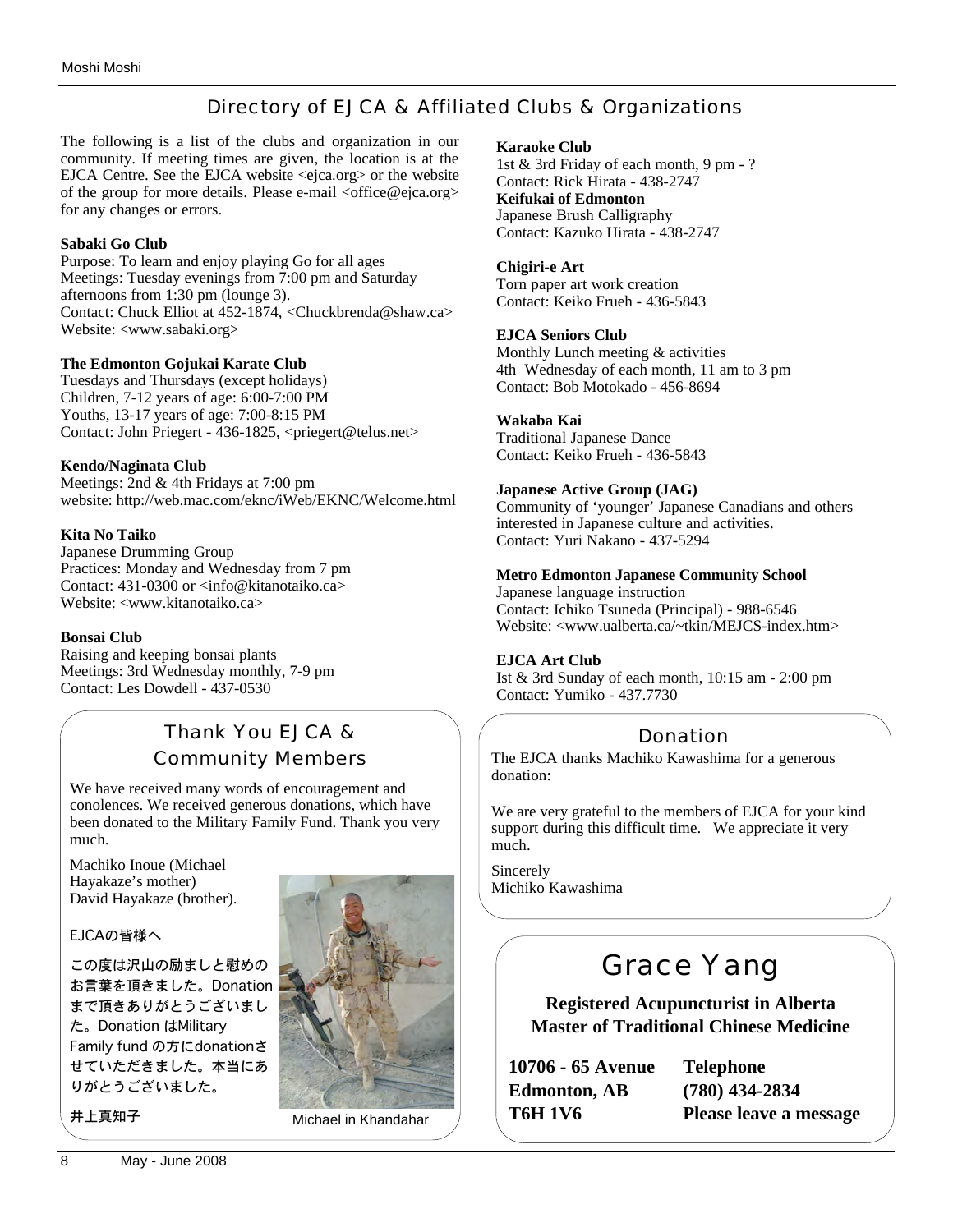# 『]快適』『清潔』をお求めのあなたへ

*Enjoy the comfort of the latest hi-tech bidet*

*Unlike a traditional bidet, you sit on a heated seat while using the multi-functions of the Personal Hygiene System.* 



**For information or purchase, please contact ASA (Aita Sales Agent) Phone (780) 922-4313 Fax (780) 922-4593 e-mail: msaita@oanet.com**

# MACHIDA COMPUTER SYSTEMS

Custom Assembled Computers Televisions \* Electronics \* VCR's (Sales and Service) David Machida (dmachida@telus.net)

90 Garnet Crescent Sherwood Park, AB T8A-2S4 Ph/780 467-5377

# TONY the TAILOR

ALTERATION SPECIALIST **JUNKO DARASENG**

Specializing in LEATHER, FUR & SHEEPSKIN All types of mens & ladies clothes, coats & jackets Dry Cleaning Available

10172 - 104 Street Edmonton, Alberta T5J 1A7 **Telephone 426-4654**

# Nippon Travel Ltd. 日 本 ト ラ ベ ル

Edmonton Office!!

Airline Tickets, Rail Passes Packages & Cruises, Hotel & Car Rental, etc.

**Please contact us** 下記までお気軽にお問い合わせ下さい。

> Suite 100, 10109 -106 Street Edmonton, Alberta T5J 3L7

Tel: (780) 429-4545, Fax: (780) 429-4555, Email:nipponyeg@telus.net

# 寿司わさび

*Sushi WASABI*

**5714 - 111 Street Edmonton, AB**

**Business Hours** Tues-Thurs: 5 PM - 9:30 PM Fri: 5 PM - 10 PM Sat: 5 PM - 10 PM Sundays & Holidays: 5 PM - 9 PM CLOSED Mondays

> **Phone: 433-0533 Fax: 413-4138**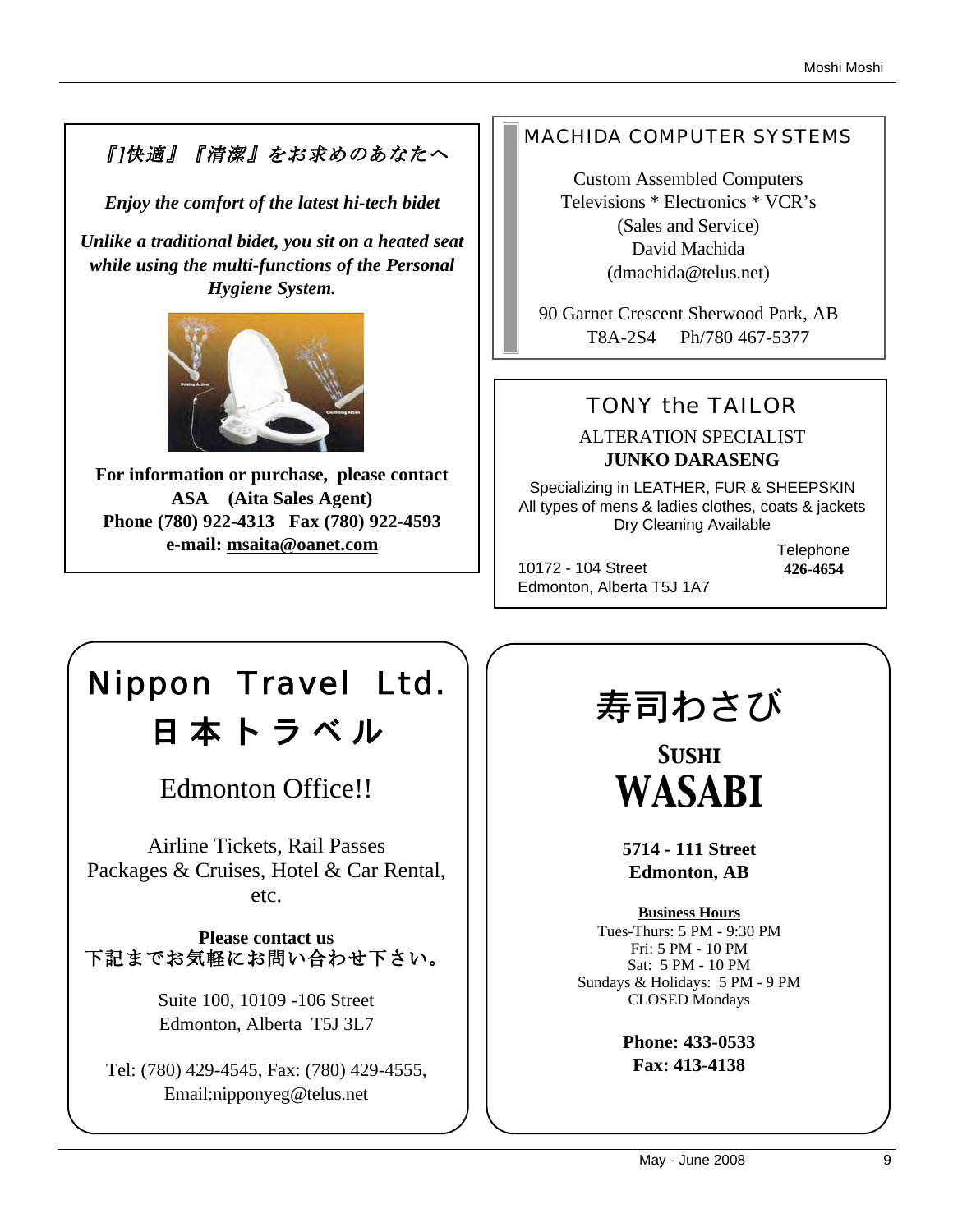

## 水彩画展覧会

EJCAアート・クラブは第一回目の会員展覧会を5月24日にセンター・ラウンジで行 ないます。5月バザーに来られる皆様、会員の最近の努力の結果を見てください。

# 2008年サマー・バーベキューと運動会

EJCAと日本語学校(MEJCS)共催コミュニティー・イベント

日時: 6月14日(土曜日)10時 - 3時30分

場所: EJCAセンター北側の広場

会費: EJCA会員及び日本語学校父兄無料;非会員6ドル(大人、子供12才以上)

(EJCA会員は人数を知るために6月10日までにセンターへ登録してください。電話:466-8166)

#### プログラム (試案)

10:00 - 10:30 到着、社交、紹介

10:30 - 12:00 運動会イベント 第一部

12:00 - 1:00 ランチ(詳細は下記をご覧ください)

1:00 - 2:30 運動会イベント 第二部

2:30 - 3:00 参加者全員でのゲーム

#### ランチと飲物

飲物(ポップ類、ジュース、コーヒー、お茶)は一日中あります。EJCA提供の美味しいハンバーガーとホット・ ドッグはジャイアント・バーベキューアーで調理。サラダ、ご飯、デザート、などのご馳走は日本語学校メンバー の提供です。

#### プログラムについて

プログラムはコミュニティー・メンバーと相談の上作成中です。年齢に関係なく楽しめる各種プログラムを作る計 画です。ウエブサイト(ejca.org)をご覧ください。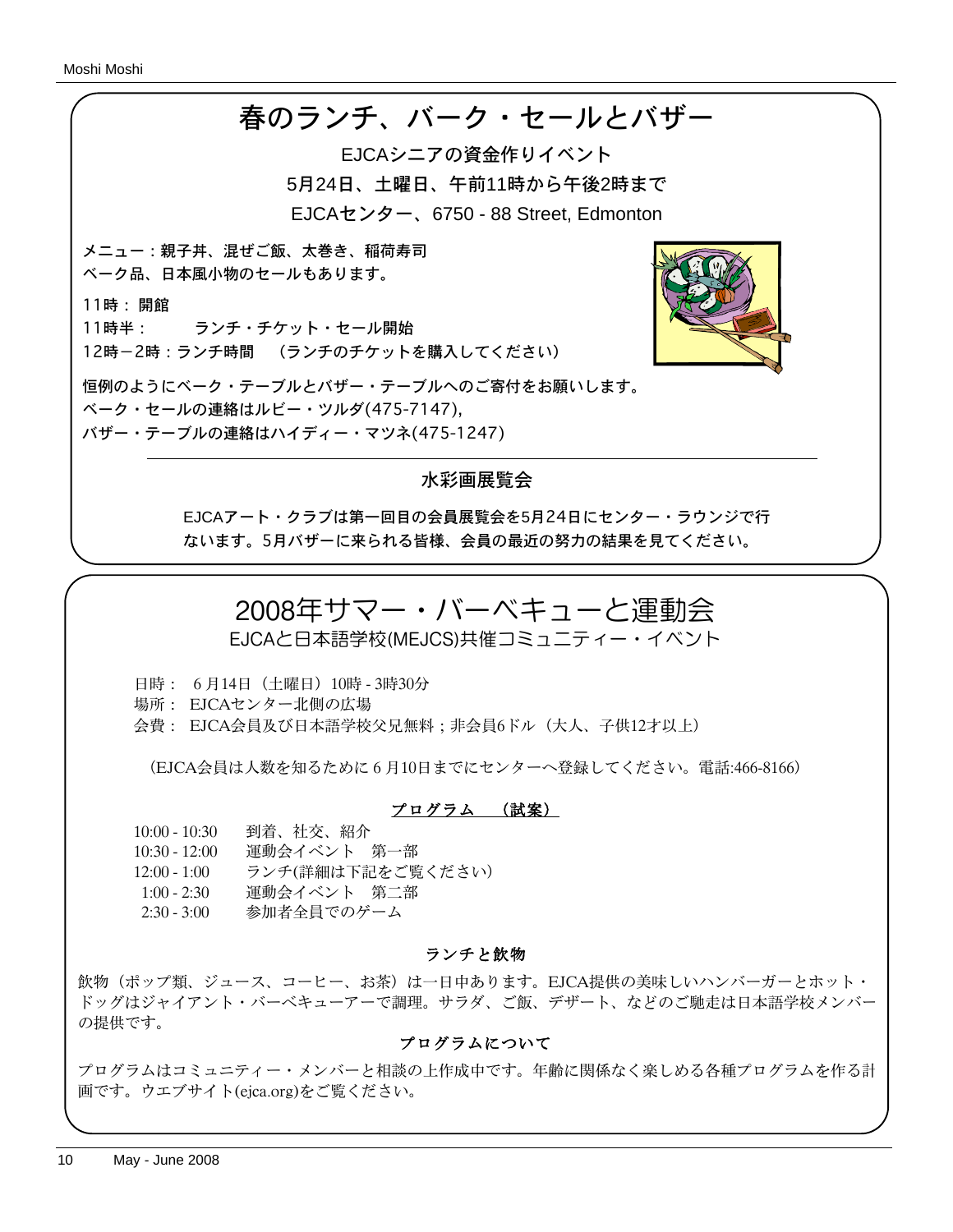# EJCA会長の言葉

#### キャシー・テナント

予期しなかった大雪の後でやっと春が到来しました!今週はセ ンター前の木の花が満開だったのを見る機会はありましたか。 回りの春の忙しい活動の中で花咲く木は私たちの庭の前に静か に立っています。

遊園地の後ろ側にはアーガイル・コミュニティー・リーグが過 去2年間にわたって計画してきたガジボ(あずまや)の土台が出 来ました。工事の向こうでは野球場、サッカー、BMX トラッ ク、ベロドロームなど、すでに賑やかになってきていまます。 これらのスポーツが盛んにな近くの道々には車が両側にビッチ リと停められてしまいますね。

今号のメッサージを書き始めた頃にはアーガイルが種々の活動 で活発になると同時にEJCAの活動スケジュールもエネルギッ シュに活発になってきています。

多くのイベントはそれぞれのお知らせを今号に載せていますの で、何が何時あるかを読んで記録しておいてください⋯皆さん それぞれに何か興味のあるものがあるでしょう。

もし二つしか読む時間が無い方のために私はリドレス20周年祝 賀会について下に特記しておきます。

#### これからのイベント

#### リドレス20周年記念祝賀会 (過去を振り返りー将来を 展望する)

今年の9月はリドレス解決から20年になります。全国日系人協 会はバンクーバーで会員や一般の人たちのために全国祝賀会を 計画中です。スピーカー、ワークショップ、エンターテインメ ント、晩餐会などがあります。その加えてカナダ中の各地域ご とのイベントも計画されています。

エドモントンでは9月27日、午後2時半から7時半まで祝賀会を 開催します。このイベントの前に短時間のEJCA年次総会を3時 から催します。スピーカー、映画、展示会、小グループ討論会 などを通してリドレスの歴史を再度見直し、解決の遺産を思 い、私たちのコミュニティーからこの運動に参加した人たちを 賞賛し、私たちのコミュニティーに「リドレスの精神」が生き ているかを話し合います。私たちの祝賀会はすばらしいデナー と親交を深め話を続ける時間も含まれています。

#### センターでの新しい事?

巨大なテレビ・スクリーンと新しい音響システム:ラウン

ジとホールのこれらの設備は4月の「映画祭」でデビューを果た しました。反響は?新しい設備はすばらしい!

新しいテーブルとステージが到着:長方形のテーブルは使 い古され、また古いテーブルは持ち運びや動かすにはとても重 かったのです。ジョンが方々を調べてテーブルとステージを買 い替えました。新しいステージは少し小さいのですがずっと軽 く、組み立ても簡単で安全です。ジョンは古いテーブルを他の コミュニティー・リーグへ売ることを計画しています。

JET同窓会日本語プログラム:計画ほぼ完了。日本で英語を 教えてエドモントンへ帰って来た人たちは日本語を維持保存す ることに熱心です。日本領事館から資金を得て、数回の教室を 開きます。これらのクラスはセンターで行なわれ、役員会も同 意して「日本語会話教室」をセンターで秋には開催することに なりました。このようなプログラムは「家庭教師」に加えて、 日本語会話教室の要求を満たす事になります。

ゴードン・ヒラバヤシ図書館:「標札」ができましたので見 つけやすくなりました。前号で記しましたようにゴードン・ヒ ラバヤシが寄付したドキュメントはもっと広範は利用があるト ロントの日系カルチャーセンターへ移しました。マイク・ムラ カミが移転を管理し、安全にトロントに到着したことを知らせ てきました。

最近、図書司書をコントラクトで雇い図書室の整理を始めまし た。DavidSluzを見つける事が出来て探索委員会は幸運でした。 デイビッドはアルバータ大学マスターコースの2年生で「図書と インフォーメーション学科」を専攻しています。彼の学部での 勉強は全て日本に関係したことで日本に5年住んでいました。彼 は日本語、文化、の知識を持って来てくれますが、加えて、彼 は小さいコミュニティー図書室のニーズにも深い理解を持って います。

デイビッドは収集の重要さをEJCAグループや個人と話し合うこ とを望んでいます。彼は5、6月は都合がつきませんが正式には 今月から仕事を始める事になっています。彼の時間は夏の中頃 まではあまりありませんがもしセンターで彼を見かけたら見覚 えがあるかもしれません。彼はEJCAの過去のイベントに数回ゲ ストとして又はボランティアーとしてきているからです。プロ ジェクトが始まったら彼を歓迎し、これらかの数ヶ月彼と働く 事を楽しむ事ができると思います。

#### 変わった事

ヤスオ・ミネムラ氏が新しい総領事としてカルガリー領事館に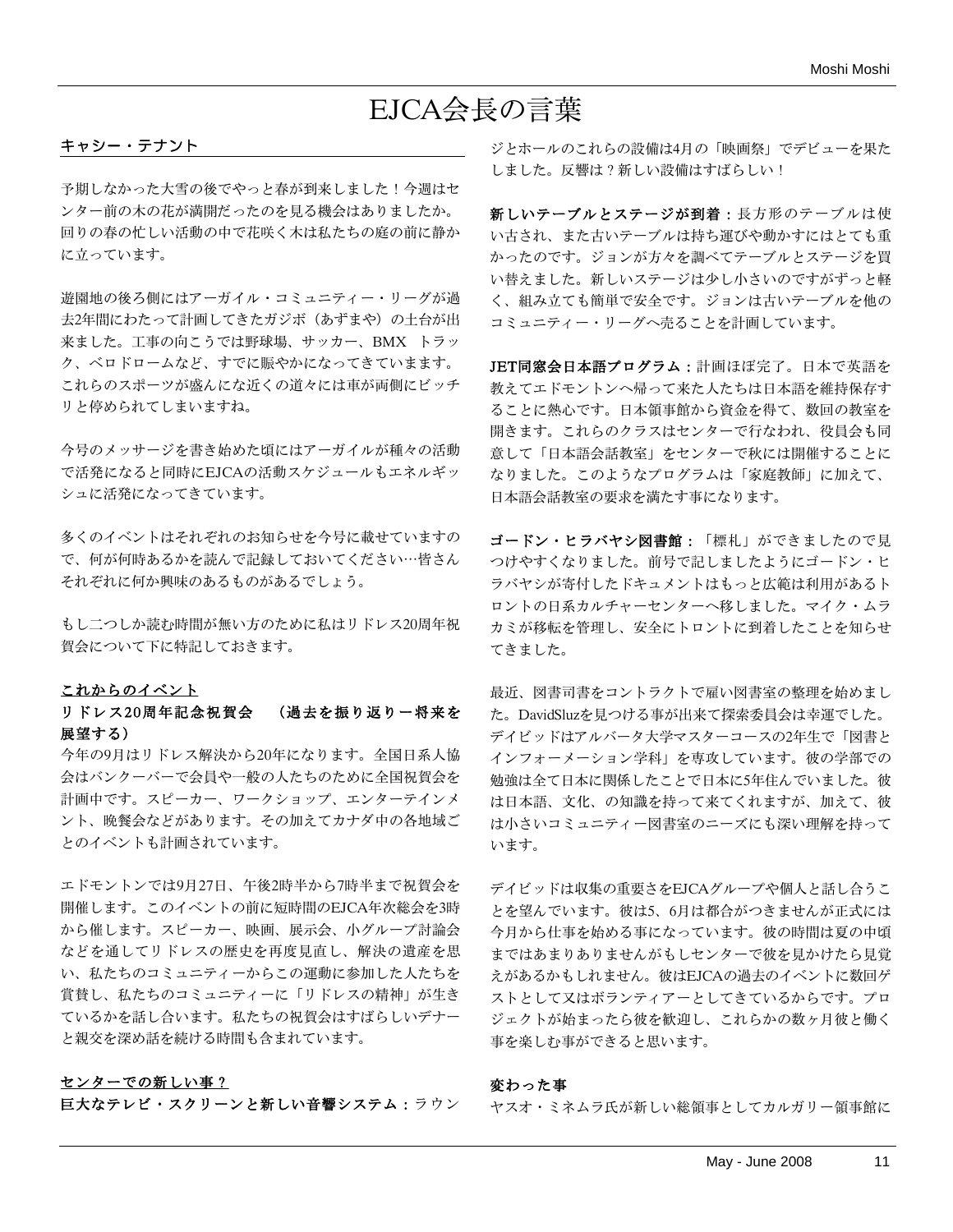就任されました。彼はカンサス市、シリア、インドを経ての到 着です。先週領事館主催の昼食会でEJCAや日本語学校から数名 が総領事とミネムラ夫人とお会いする機会がありました。エ ミ・マシコ氏の後任ユキコ・コバヤシ副領事も同席しました。

カルガリーで吹雪のあった日に到着されたにもかかわらずミネ ムラ総領事とご夫人はアルバータに着任されたことを喜んでお られました。ミネムラ総領事は数年前円窓久子妃殿下来訪の際 同伴されてエドモントンに来られています。ミネムラ氏は多く のEJCA関連クループが参加する栗本庭園での春祭りに参加され

ることを楽しみにしておられます。その機会には総領事にお会 いし、自己紹介されてはいかがですか。

結びとして⋯今号をカレンダーに印すために赤ペンを持って読 んでください。そして何時ものようにあなたのコメントや提 案、アイデアを役員へお持ちください。

夏を楽しみ、ご一緒し、参加し、ボランティアーをし、 そしてお大事に!

# 木版画展示会

アルバータ大学アート・コレクションからの日本木版プリントの展示会が開催されます。江戸時代から現代 まで、浮世絵から新版画、創作版画の木版画約70点を展示します。

日時: 5月22日から6月28日まで。木曜日は午後3時から8時まで、金曜日と土曜日は12時から5時まで。

場所: Telus Centre (87Ave 111 street). 有料パーキングはTelus/Timms Centre (112 Street 87 Ave). LRT又はETSはUniversity Station. 車椅子でも来館できます。

展示会詳細は「もしもし」今号の広告をご覧ください。

#### EJCA会員の皆様への特別ツアー

アルバータ大学博物館は日本版画展へのEJCA会員特別ツアーを企画し、皆様を招待しています。

日時:6月6日、金曜日、午前10時半 6月7日、土曜日、午後1時

> ツアーは約1時間で一回15名までです。ツアー参加をご希望の方は5月31日までに EJCAオフイス(466-8166)へお知らせください。

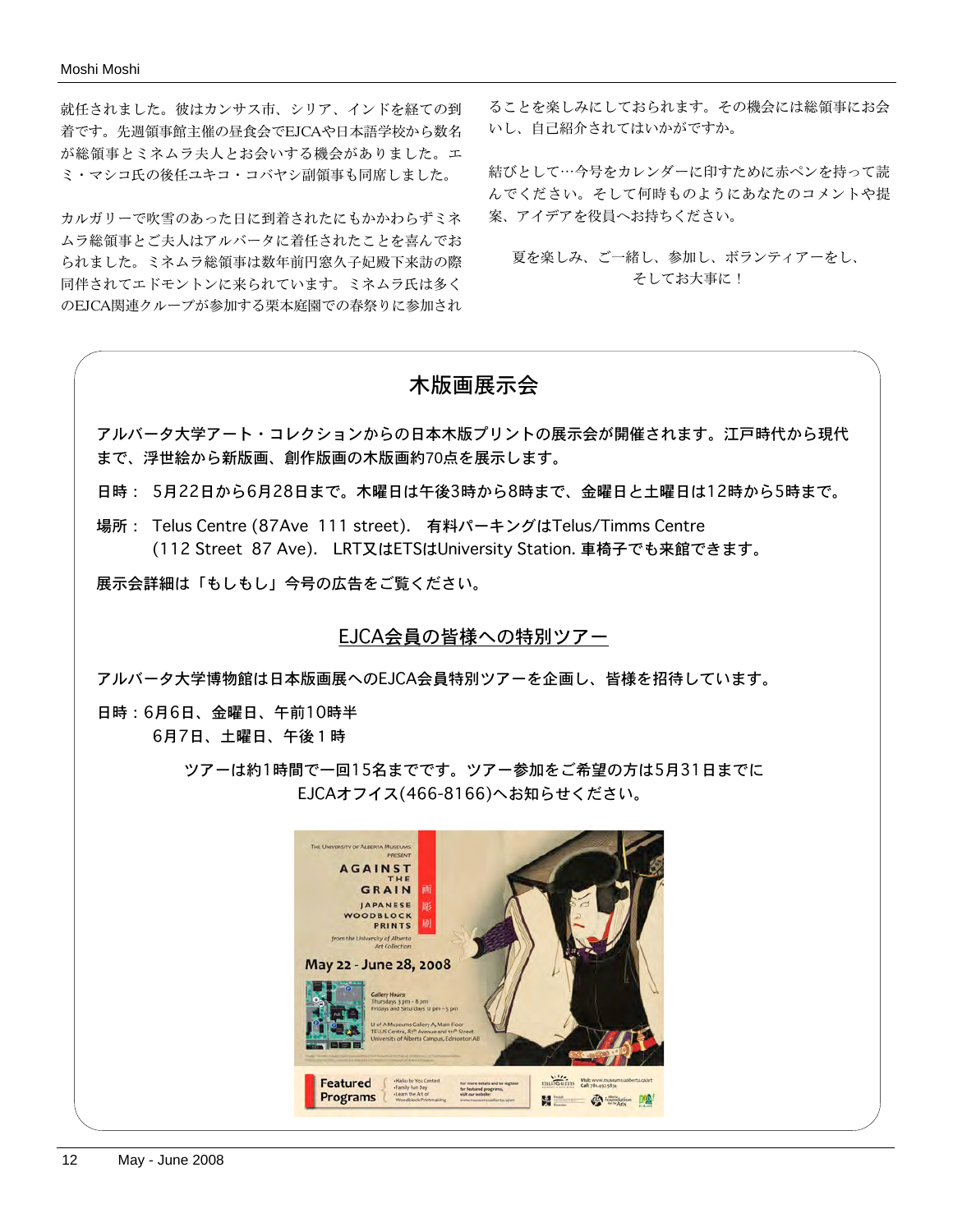#### シニア・グループからのニュース

#### ユミコ・ホヤノ、会長

恒例の「春のランチ、ベーク・セールとバザー」が5月24日に 開催されます。毎年のイベントはシニア・グループの資金作り として行なわれ、いつも大勢の方々に来ていただいています。 今年も盛大なイベントになるようにと願っています。このイベ ントを開催するにはキッチン、バザー・テーブル、ベイク品 テーブルで大勢のボランティアーの助けを受けており、またチ ケットを売る人たちはホールをイベントのために準備する人た ち、その他の仕事も助けていただいている人たちを忘れるわけ にはいきません。前もってありがとうございます。

5月のミーティングは5月28日ですからご出席ください。沢山 話す事、決める事があるようですよ。ですがお寿司ランチをま ず楽しみましょう。お寿司ランチを注文する方はヒロシ・ヨコ タ(482-4945)へお電話ください。

6月のミーティングではケイコ・フルーさん率いる「若葉会」 の皆さんがシニア・グループのために特別に日本舞踊を披露し てくださいます。

私が日本へ行っていた間にあった4月のミーティングは4月23 日にあり、フロー・インガムが議長を努めました。このメッ セージで私は新しい名前「EJCAエリート」を使いませんでし た。なぜなら、4月のミーティングで新名前についての討論と 見直しがあり、ある人たちは名前があまりにもエリート意識が 強すぎて私たちのグループには合わないと思っていると述べて います。ですから名前は急がず、一番適した名前が出てくるま で時間をかけてゆっくりと選ぶことになるでしょう。急ぐ必要 なないのだから。

シニア・グループの「外出」にEJCAから寛大な援助をいただ きました。感謝いたします。4月のミーティングでクラブは 「チャイニーズ・スペクタクラー」を5月7日にジュビリー・ オードトリウムに見に行くことを決めました。20名強のシニア がこの見事なショーの観覧に出席しました。ほとんどの舞踊は 古典中国舞踊とのことでしたがとても現代的に見えました。20 数名の女性舞踏家、20名の男性舞踏家がきらびやかな衣装で舞 台の上から私たちを魅了しました。このショーはどこか日本の

宝塚女性舞踊団を思わせるような豪華な衣装と振り付けでし た。日本の古典舞踊と中国の古典舞踊は何と違う事でしょう! 東洋の隣同士の国でありながら二つの完全に異なる舞踊が出来 て来たことは想像に絶する事です。私たちはショーを楽しみ、 充分に堪能して劇場をでると霙のような冷たい雨の降る夜でし た。現実へ戻ったのです。

劇場を出る時トシコ・ヤマモトは竜宮城にいるような気分でし た、と言ってました。それは日本のお伽話に出て来る天国のよ うなお城で、良い行いをした男がそこへ連れて行かれさんざん の素晴らしい持てなしを受けたけれど、もう家に帰りたいと言 い、大きな玉手箱をもらって帰って来たけれど、蓋を開けては いけないと言われていたにもかかわらず、その魅力に負けて蓋 を開けると煙が出て来て、とたんに白髪のおじいさんになる、 現実に戻る、と言う物語です。これは「浦島太郎」と言う物語 ですが、その昔日本から移住してきた私たちは最近日本へ行く と本当に浦島太郎のような気持ちになってしまいます。

夏が来ると、庭や畑の仕事に忙しくなる人がシニア・グループ にも大勢います。これは良いホビーで、運動にもなりますよ ね。私たち皆がもっと外へ出て日の光からビタミンD を作りま しょう。シニアが強い骨を作るためには重要なことですよ。



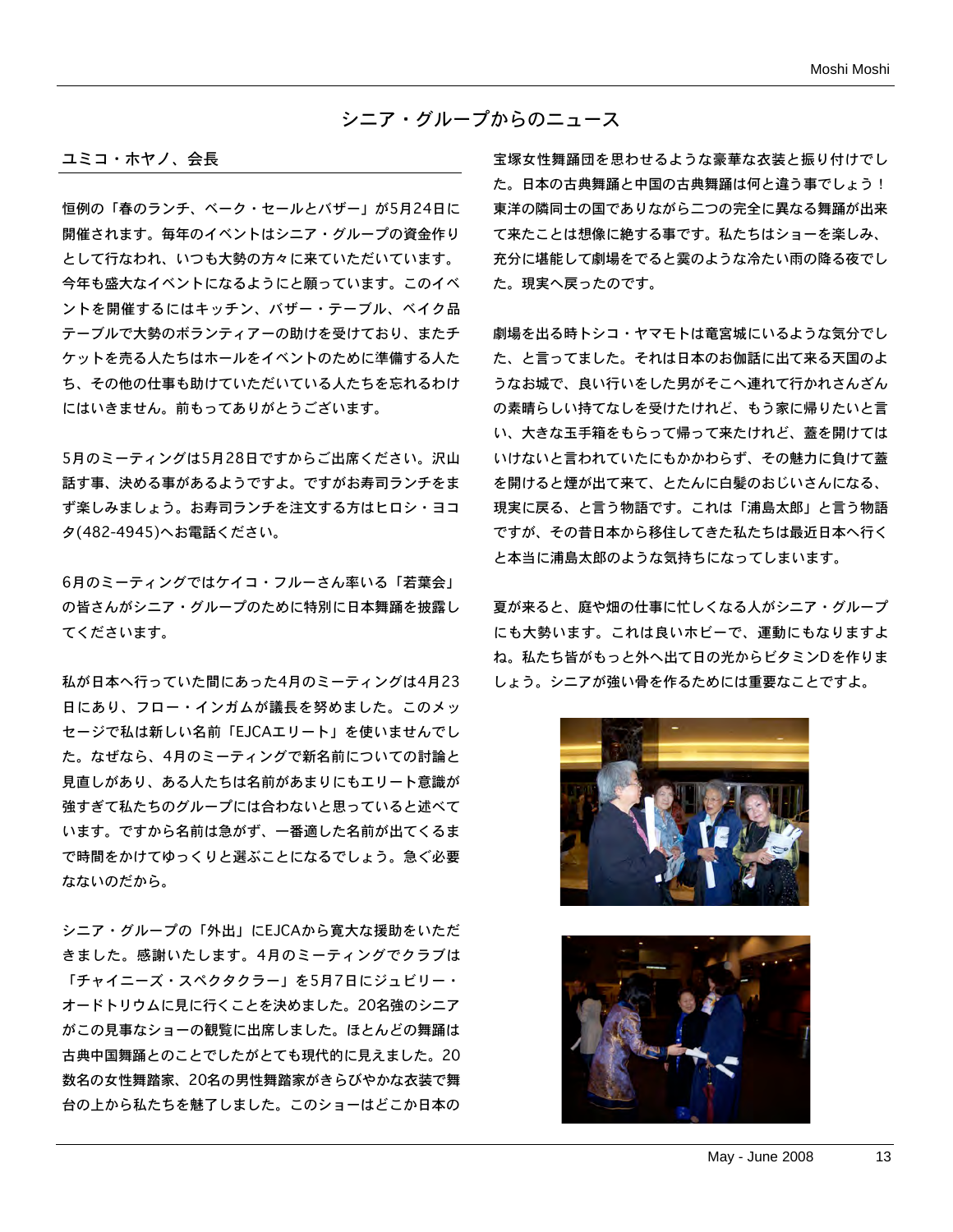# エドモントン リドレス20周年記念祝賀会(試案)

EJCAリドレス20周年祝賀会委員会(キャシー・テナント、ジム・ホヤノ、ダイヨウ・サワダ、タカシ・オーキ、ケン・タ ナカ、ユミコ・ホヤノ)は下記のような試案を作りましたが詳細が決まり次第お知らせします。

#### リドレス20周年記念祝賀会

#### 過去を振り返り ー 将来を展望する

EJCAセンター 2008年9月27日、午後2時半から7時半

#### プログラム:

- 2:30 開館、親交の時間
- 3:00 EJCA年次総会
- 3:30 第一部:リドレス ー 思い出しますか(ゲスト・スピーカー) ・どのようにしてリドレスは達成されたか ・リドレスの精神
- 4:00 第二部:リドレス ー 解決の遺贈(ゲスト・スピーカー)
	- ・個人的な恩恵
		- ・エドモントン日系社会への恩恵
		- ・多重文化エドモントンへの恩恵
- 4:45 第三部:リドレス ー 現在から将来への展開(参加者グループ討論)
	- ・今までの「恩恵」に満足していますか?
	- ・可能だった「恩恵」で達成しなかったこと?
	- ・「リドレスの精神」はエドモントン日系社会で生きていますか、生きているべきですか?
	- ・EJCAは達成しなかったリドレスの恩恵について何かをすべきですか?
- 5:30 30分間の親交の時間
- 6:00 晩餐会 ー 「弁当」?
- 7:30 「おやすみなさい」

#### 和風クラフト・ワークショップ

和風手芸品を作るワークショップへお誘いします。自分の手芸品を作り, またヘリテージ・ フェスティバルで販売 する手芸品作りの手伝いもしていただけると幸いです。

各種折り紙手芸品作りから始め、あると便利だったり、飾りになる物をへと進みます。

ワークショップは無料ですがワークショップ中やその後で8月のフェスティバルのための「物」を作る事ができる人 たちに向いています。

場所: EJCAセンター

日時: 6月22日、日曜日、午前10時から午後1時まで

6月23日、月曜日、午後7時から9時まで

費用: 無料

6月19日までにEJCAオフイス(office@ejca.org 又は電話:466-8166)へ申し込んでください(場所に限りがあ ります)。ワークショップは両方か一方だけの参加が可能です。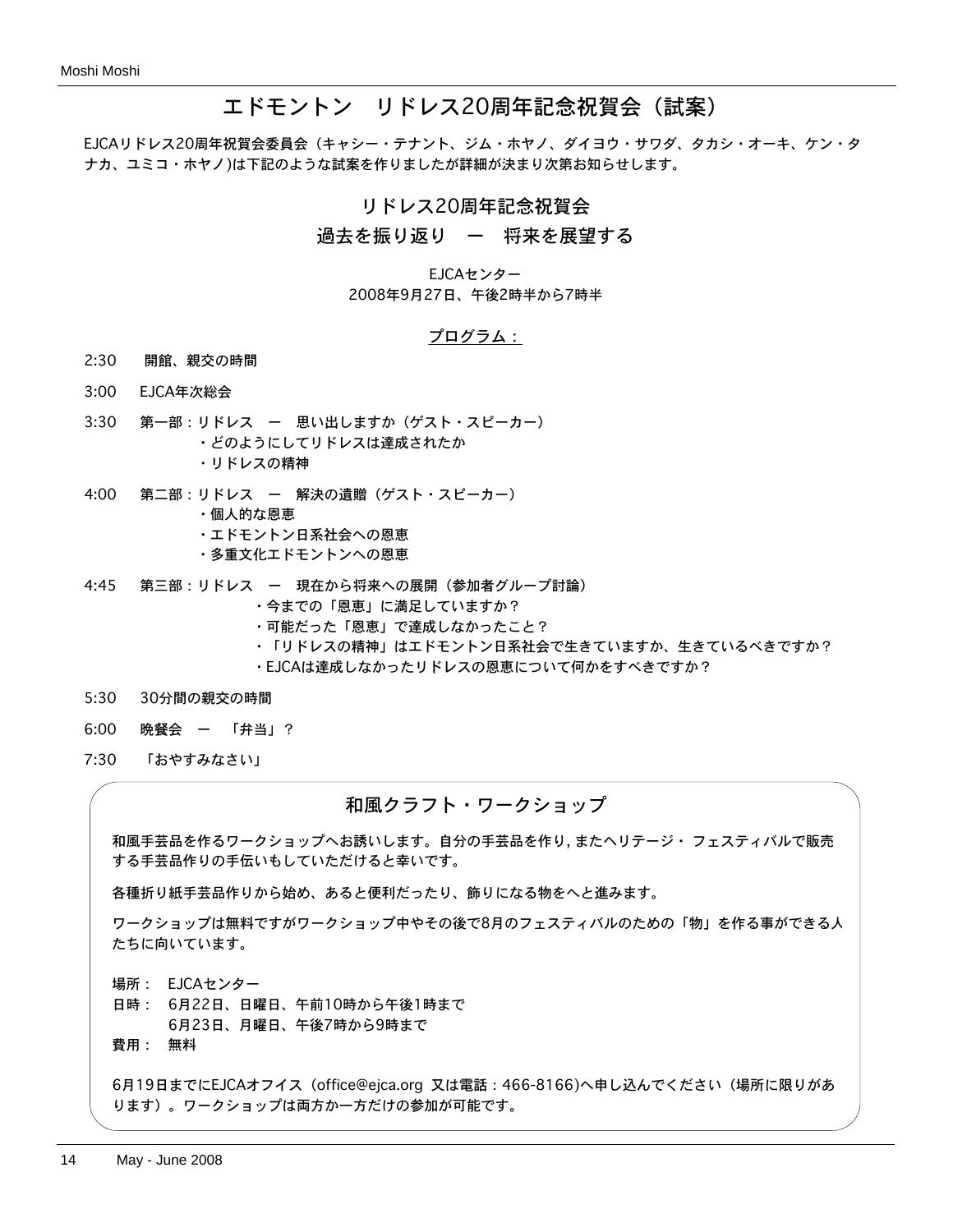# NAJC全国リドレス20周年記念祝典

9月19、20、21日、バンクーバーで開催される全国祝賀会では沢山の情報を盛り込み、過去を振り返り、楽しいイ ベントになることを約束します。プログラムの詳細はNAJCのウエブサイトにありますが、6月第一週にはEJCAのオ フイスにコピーを用意してありまます。

3日間のイベントはビデオ映写、講演者、パネル討論、ワークショップ、パフォーマンス、レセプシオン、晩餐会な どが含まれます。リドレスの歴史、シニア健康ケア、青年、移住者、人権などに関するセッションやワークショップ があります。

金曜日のテーマは「将来の中で過去を振り返る」、土曜日と日曜日のテーマは「現在の中で将来をイメージする」で す。

祝典は一般に公開されています。しかし、EJCAは当市から代表が出席し、プログラムの情報、アイデア、問題点を 経験し、貢献し、接触し、これらをEJCA会員と共有できることは大事なことと考えます。

また代表者は青年層からシニアに至る各世代に渡ることも大事な点と考えます。インターンメントやリドレス時代を 生きた人たち、直接経験はしていないけれどリドレスの影響を受けた人たち、移住者などの中からの代表者も大事な 事です。

EJCAはゲーミング・コミッションに15名がバンクーバーの祝典参加費用(旅費、会議費、宿泊費)の助成金として カジノ資金を使う可能性を尋ねる事になるでしょう。

もし参加希望があったり、情報が必要な人たちはご連絡ください(メール:office@ejca.org、電話:466-8166). 皆さんの中にはその時期にバンクーバーに行く計画をしており、会議参加費だけの助成金が必要とする人がいるかも しれませんし、また費用をほぼ全額自己負担できる人たちがいるかもしれません。状況によっては15名以上の人た ちへの助成金が可能かもしれません。

6月30日までに登録すると参加費が少し少なくなりますので6月21日までに知らせてください。

## School of Nursing in Lamont, Alberta Japanese Canadian Graduates, 1928-1955

*Editor's Note: The interesting article that follows was received from Pastor George Takashima, Chaplain at the Lamont Health Care Centre. It describes a bit of history that very few in our community are aware of, and if any of our readers have any information to share, please contact the EJCA office or Pastor George.*

#### **A Little Bit of History**

Lamont is a rural community (population less than 2,000) located within an hour's drive east of Edmonton on Highway 15. It is in a good agricultural district but it is also a bedroom community to Fort Saskatchewan and to Edmonton. Unlike many other rural communities, Lamont is growing in numbers rather than declining.

The Lamont Health Care Centre plays a very important role not only in the life and work of Lamont but also in the surrounding area. Its predecessors, The Archer Memorial Hospital and The Lamont Public Hospital have played a very significant role in health care over the years.

The Lamont Public Hospital also operated a School of Nursing

from 1912 to 1972 and had an excellent record and reputation as an educational and teaching institution. It graduated 595 nurses in the sixty years that it was in existence.

The most interesting story about this institution is the fact that it accepted fourteen (14) young Canadians of Japanese ancestry in a time when post-secondary education was almost nonexistent for people of Japanese descent. There were no questions asked and these fourteen students were welcomed and were integrated into the life and work of the school.

Who were they and when did they graduate from this 3-year nursing program?

| <b>Class of 1928</b>          | Class of 1934                                | Class of 1938                        |
|-------------------------------|----------------------------------------------|--------------------------------------|
| G. Oyama                      | R. Akagawa                                   | E. Nakano                            |
| C.Kubo                        | L. Tsuchiya                                  | Y. Nakasugi                          |
| Class of 1940                 | Class of 1942                                | Class of 1944                        |
| F. Shoyama                    | K. Iwamoto                                   | N. Yamamoto                          |
| Class of 1946<br>H. Hamaguchi | Class of 1949<br>M. Kabayama<br>K.: Yamouchi | Class of 1955<br>T. Kimura<br>S. Ito |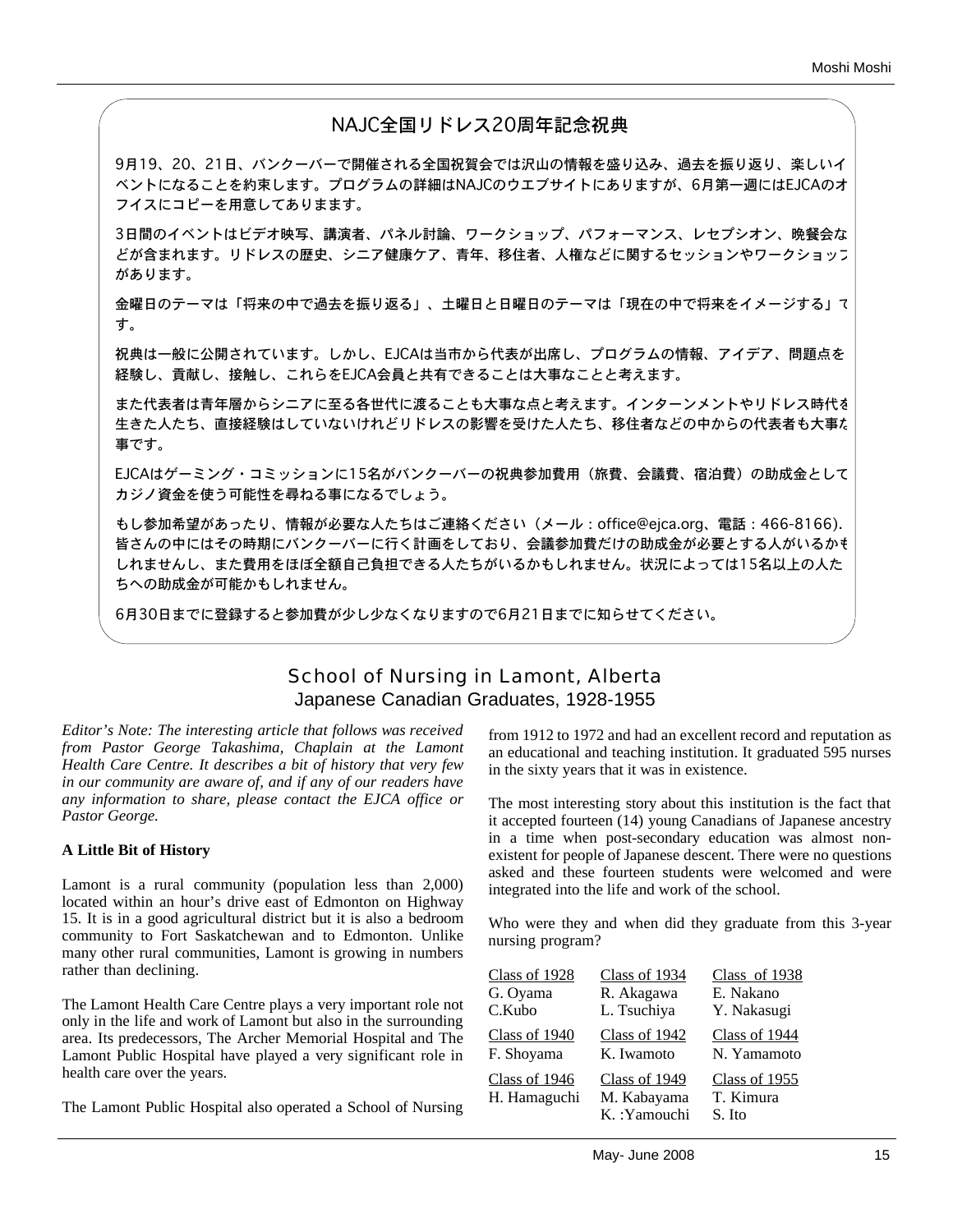Most people of Japanese ancestry (over three-quarters) lived on the west coast before the war. Others lived in interior BC (the Okanagan Valley), South Alberta, and a handful in Calgary, Saskatoon, Regina, Winnipeg, and Toronto. The writer lived in Toronto between 1937 and 1940 and there were less than 200 Japanese people living in the city at that time. There were a few young Niseis living east of the Rockies who were fortunate enough to take post-secondary education. One person who comes to mind is Lucien Kurata who went on to study law in Toronto and entered private practice in the forties.

So where did these young ladies come from and how did they end up in Lamont? I wonder what stories they have to tell about their life and times in Lamont. I wonder too just how many of them are still living. I wonder if any of your readers know one or more of these young ladies who were outstanding students (so I was told by an old-timer who knew them as students). They were dedicated and committed to their chosen profession. They worked hard, they studied hard, and were involved in the life and work of the community. It would be interesting to find and to talk with one or more of these people and hear their stories.

If any of your readers know one or more of these people, I would hope that they will connect with them and see if stories can be obtained from these nurses. Please let me know and I will be more than delighted to contact them as well.

I anyone would like to take a day trip and come to Lamont, I will be more than happy to arrange a tour of the Lamont Health Care Centre. This is a very unique place. It has multidisciplinary staff including four permanent medical doctors, physiotherapist, pharmacist, social worker, and more. For a rural hospital, this place is very unique.

By the way, another interesting feature of this health care centre is that it is one of four establishments operated by The United Church of Canada. At one time, the church operated many hospitals across the west and even in eastern Canada.

If you want to know more about this place and the opportunity for employment and the like, please contact me anytime.

Pastor George Takashima Hospital Chaplain, Pastoral Care Coordinator/Pastor, United Church P.O. Box 143 Lamont, AB T0B 2R0 Church Office: 780-895-2145 Chaplain's Office: 780-895-5800, ext. 134 Cell: 780 893-5604 E-mail: lamontuc@telus.net

# EJCA Membership Application/Renewal Form

| City:                       |                                   |  |
|-----------------------------|-----------------------------------|--|
|                             |                                   |  |
|                             |                                   |  |
|                             |                                   |  |
|                             |                                   |  |
| Please check as applicable: |                                   |  |
| O Family: \$30.00           |                                   |  |
| O Single: \$15.00           |                                   |  |
|                             | O Out-of-town Subscriber: \$15.00 |  |
|                             | O Seniors: Free (70 years and up) |  |
|                             |                                   |  |

Please mail completed form to: EJCA Membership EJCA - ACL Centre 6750 - 88 Street Edmonton, Alberta T6E 5H6